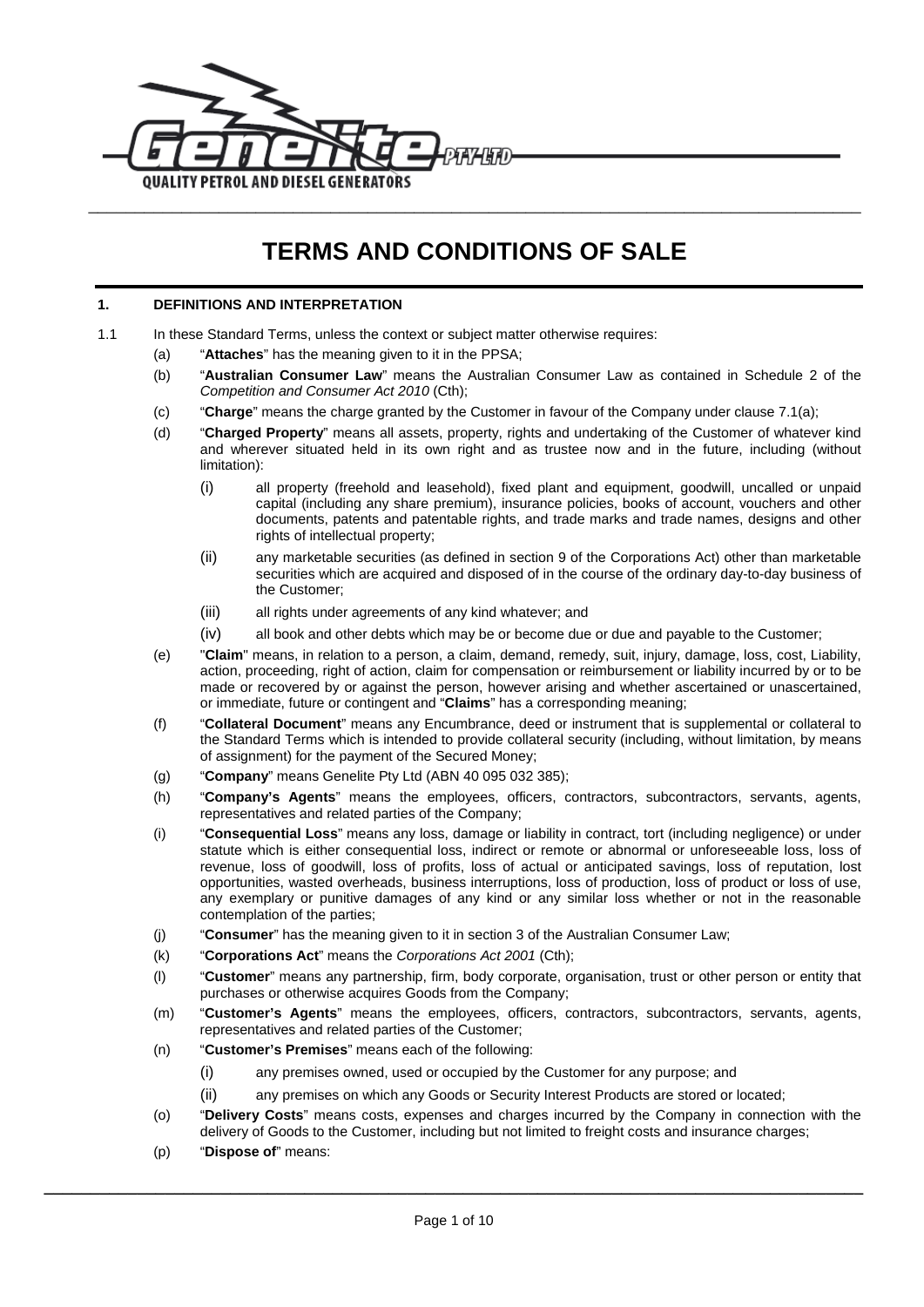

- (i) sell, transfer, assign, alienate, surrender, dispose of, sub-let, deposit, part with Possession of, or lease; and
- (ii) enter into any agreement or arrangement to do or allow any of the things referred to in subclause [\(i\)](#page-1-0) of this definition;

#### <span id="page-1-1"></span><span id="page-1-0"></span>(q) "**Encumbrance**" means:

- (i) any mortgage, charge, debenture, bill of sale, lien, pledge, trust, writ, warrant, retention of title, security, pledge, deposit of title, security, option to acquire, lease, licence, caveat, preferential interest, preferential right, trust arrangement or other estate, interest, claim or arrangement (including, without limitation, any set-off or "flawed-asset" arrangement) having the same or equivalent commercial effect as a grant of security relating to property (whether real or personal); and
- (ii) any agreement or document to create or give any arrangement referred to in subclause [\(i\)](#page-1-1) of this definition;
- (r) "**Financing Statement**" has the meaning given to it in the PPSA;
- (s) "**Goods**" means goods, equipment and other items the Company has supplied (or has agreed to supply) to the Customer (including, without limitation, accessories and parts);
- (t) "**GST**" means a tax imposed under the GST Law;
- (u) "**GST Law**" has the meaning given in the *A New Tax System (Goods* and Services Tax) *Act 1999* (Cth) or if that Act does not exist for any reason, means any Act imposing or relating to a GST and any regulation made under it and includes, where the context permits, any ATO ruling or determination;
- (v) "**Land**" has the meaning given to it in the PPSA;
- (w) "**Law**" means:
	- (i) the common law; and

(ii) the requirements of all statutes, rules, regulations, proclamations, ordinances, codes and by-laws, present or future, and whether state, federal or otherwise;

- (x) "**Liabilities**" means all liabilities (whether actual, contingent or prospective), losses, damages, costs and expenses of whatsoever description;
- (y) "**Order**" means an order placed by the Customer for the purchase of Goods as described in clause [2;](#page-2-0)
- (z) "**Perfected**" has the meaning given to it in the PPSA;
- (aa) "**Possession**" has the meaning given to it in the PPSA;
- (bb) "**PPSA**" means the *Personal Property Securities Act 2009* (Cth);
- (cc) "**Proceeds**" has the meaning given to it in the PPSA;
- (dd) "**Secured Money**" means:
	- (i) all money which is now or in the future owing (whether actually or contingently) by the Customer in any capacity to the Company either alone or in conjunction with any other person on any account or for any reason whatever including (without limitation) all money owing at any time in connection with the Standard Terms or any Collateral Document;
	- (ii) all costs, charges, Liabilities and expenses owed to or incurred directly or indirectly by the Company in relation to the Standard Terms or any Collateral Document (including those which relate to the enforcement or attempted enforcement by the Company of the Standard Terms, the Charge or any Collateral Document);
	- (iii) any other money which is acknowledged by the Customer as forming part of the Secured Money whether in the Standard Terms, a Collateral Document or any other agreement or instrument;
	- (iv) all other money intended to be secured under the Standard Terms or the Charge (or any agreement or Encumbrance related to or associated with the Standard Terms or the Charge, including without limitation, a Collateral Document); and
	- (v) interest accruing from time to time on all of the above money,

irrespective of whether: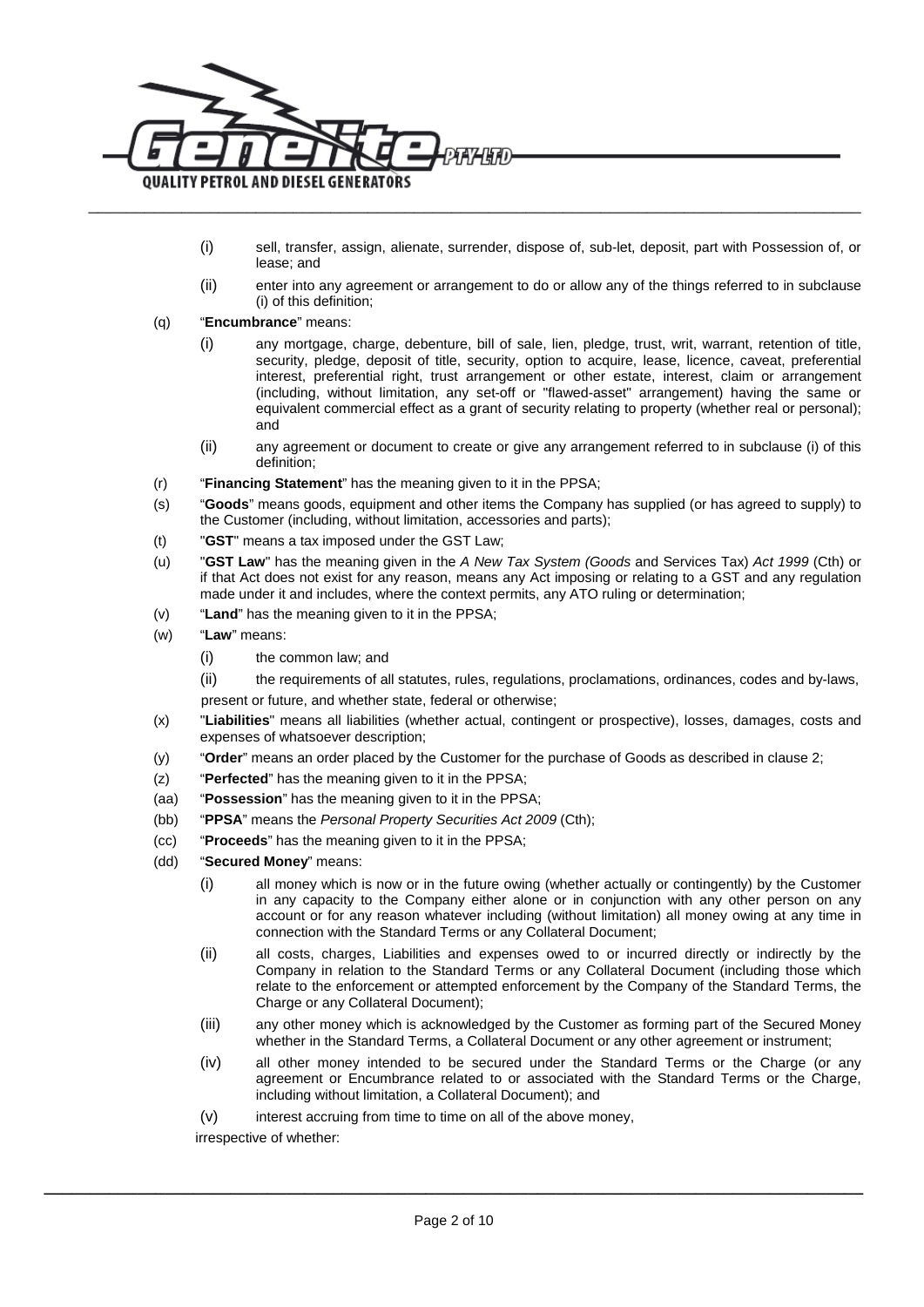

- (vi) the Charge or any other Encumbrance created by or in connection with the Standard Terms is or remains valid or is released or discharged;
- (vii) such amounts and liabilities are owing at a particular time or in the future, or whether they are owing actually, prospectively, contingently or otherwise; and

(viii) any amount or liability is, at any particular time, ascertained or unascertained,

- and a reference to "**Secured Money**" includes the whole or any part or parts of such money;
- (ee) "**Security Interest**" has the meaning given to it in the PPSA;
- (ff) "**Security Interest Product**" means each of the following:
	- (i) Goods supplied by the Company to the Customer which are the subject of a Security Interest in favour of the Company; and
	- (ii) Goods supplied by the Company in which title has not passed to the Customer;
- (gg) "**Standard Terms**" means these standard terms and conditions (as amended by the Company from time to time) and those terms, if any, which are implied and which cannot be excluded by Law;
- (hh) "**Supply**" has the meaning given to it in the GST Law; and
- (ii) "**Taxable Supply**" has the meaning given to it in the GST Law.
- 1.2 In these Standard Terms, unless the context or subject matter otherwise requires:
	- (a) singular includes plural and vice versa;
	- (b) any gender includes every gender;
	- (c) a reference to a person includes corporations, trusts, associations, partnerships, government authorities, and other legal entities, and where necessary, include successor bodies;
	- (d) references to months mean calendar months;
	- (e) references to statutes include statutes amending, consolidating or replacing the statutes referred to and all regulations, orders-in-council, rules, by-laws and ordinances made under those statutes;
	- (f) headings and the table of contents are used for convenience only and are to be disregarded in the interpretation of these Standard Terms;
	- (g) where any word or phrase is given a defined meaning, another grammatical form of that word or phrase has a corresponding meaning;
	- (h) each clause or subclause in a list is to be read independently from the others in the list;
	- (i) a reference to an agreement or document is to that agreement or document as amended, novated, supplemented or replaced from time to time; and
	- (j) a reference to a party includes that party's executors, administrators, substitutes, successors and permitted assigns.

#### <span id="page-2-0"></span>**2. ORDERS**

- 2.1 An Order constitutes an offer by the Customer to purchase the Goods specified in the Order on and subject to these Standard Terms.
- 2.2 The Customer acknowledges and agrees that an Order is irrevocable once accepted by the Company and cannot be cancelled, either wholly or partially, by the Customer without the written consent of the Company (which consent may be given or withheld in the Company's absolute discretion).
- 2.3 The Company:
	- (a) will not in any circumstances be under an obligation to accept the whole or any part of any Order; and
	- (b) may in its sole discretion reject, cancel or terminate any Order made by the Customer at any time without being required to provide a reason for the rejection, cancellation or termination.
- 2.4 An Order is not binding on the Company unless it is accepted in writing by a duly authorised officer of the Company.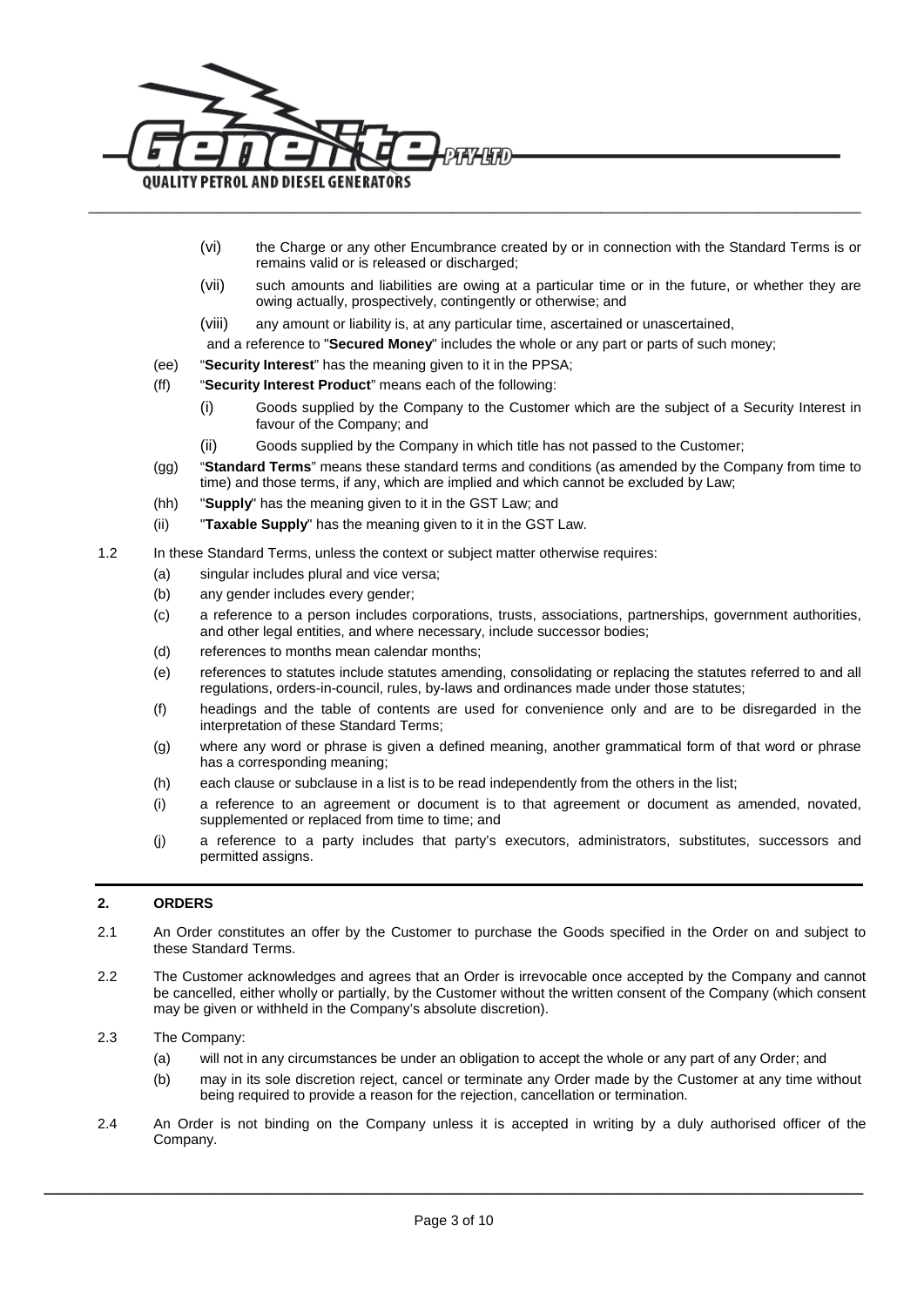

#### **3. PRICING AND PAYMENT**

- 3.1 The Company may (but is not obliged to) provide a quotation or price list to the Customer in respect of certain Goods, however any such quotation or price list:
	- (a) does not constitute an offer by the Company of any kind; and
	- (b) is provided as a pricing quide only and is not binding.

#### 3.2 Unless otherwise agreed between the Company and Customer in writing:

- (a) all Delivery Costs will be at the Customer's cost in addition to the purchase price for the relevant Goods; and
- (b) prices are subject to any variations to currency exchange rates and Delivery Costs occurring prior to the time of delivery.
- 3.3 The Customer acknowledges and agrees that:
	- (a) the Customer must pay the amount of each invoice issued by the Company on or before the due date for payment (without set-off, counterclaim, abatement, analogous deduction or otherwise); and
	- (b) time is of the essence in respect of payment by the Customer of amounts owing to the Company under or in connection these Standard Terms.
- 3.4 Without in any way affecting the Company's other rights, if the Customer does not pay any amount which is payable to the Company by the due date for payment, the Customer must pay to the Company interest:
	- (a) calculated at the rate of 14% per annum on the amount remaining unpaid from the due date or dates for payment until those amounts are actually received as clear funds by the Company;
	- (b) on any judgment which the Company obtains against the Customer (or any person who has guaranteed the Customer's obligations under these Standard Terms) from the date of the judgment until the judgment has been satisfied; and
	- (c) at the Company's option, capitalised monthly.

# **4. G.S.T.**

- 4.1 Unless otherwise agreed between the Company and Customer in writing, any consideration payable for any Supply under these Standard Terms is exclusive of GST.
- 4.2 If any Supply made by one party (the "**Supplier**") to the other party (the "**Recipient**") under or in connection with these Standard Terms is a Taxable Supply:
	- (a) the amount payable by the Recipient for that Supply will be increased by the amount of GST payable for that Supply so that the net amount retained by the Supplier after payment of that GST is the same as if the Supplier was not liable to pay any GST in respect of that Supply; and
	- (b) the Supplier must issue a GST invoice to the Recipient.

## **5. DELIVERY**

- 5.1 Any scheduled time for dispatch and delivery of Goods is an estimate only and the Customer releases the Company from any Liabilities and all Claims which the Customer suffers, incurs or is liable for in connection with any failure or delay in dispatch or delivery.
- 5.2 Any delay in dispatch or delivery of Goods does not extinguish, reduce or limit the Customer's obligation to:
	- (a) accept the Goods on delivery; or
	- (b) pay for the Goods by the relevant due date for payment.
- 5.3 The risk of loss of or damage to the Goods will pass to the Customer from the earlier of:
	- (a) the time that the Goods are delivered to the Customer:
	- (b) the time that the Goods are collected by or on behalf of the Customer; or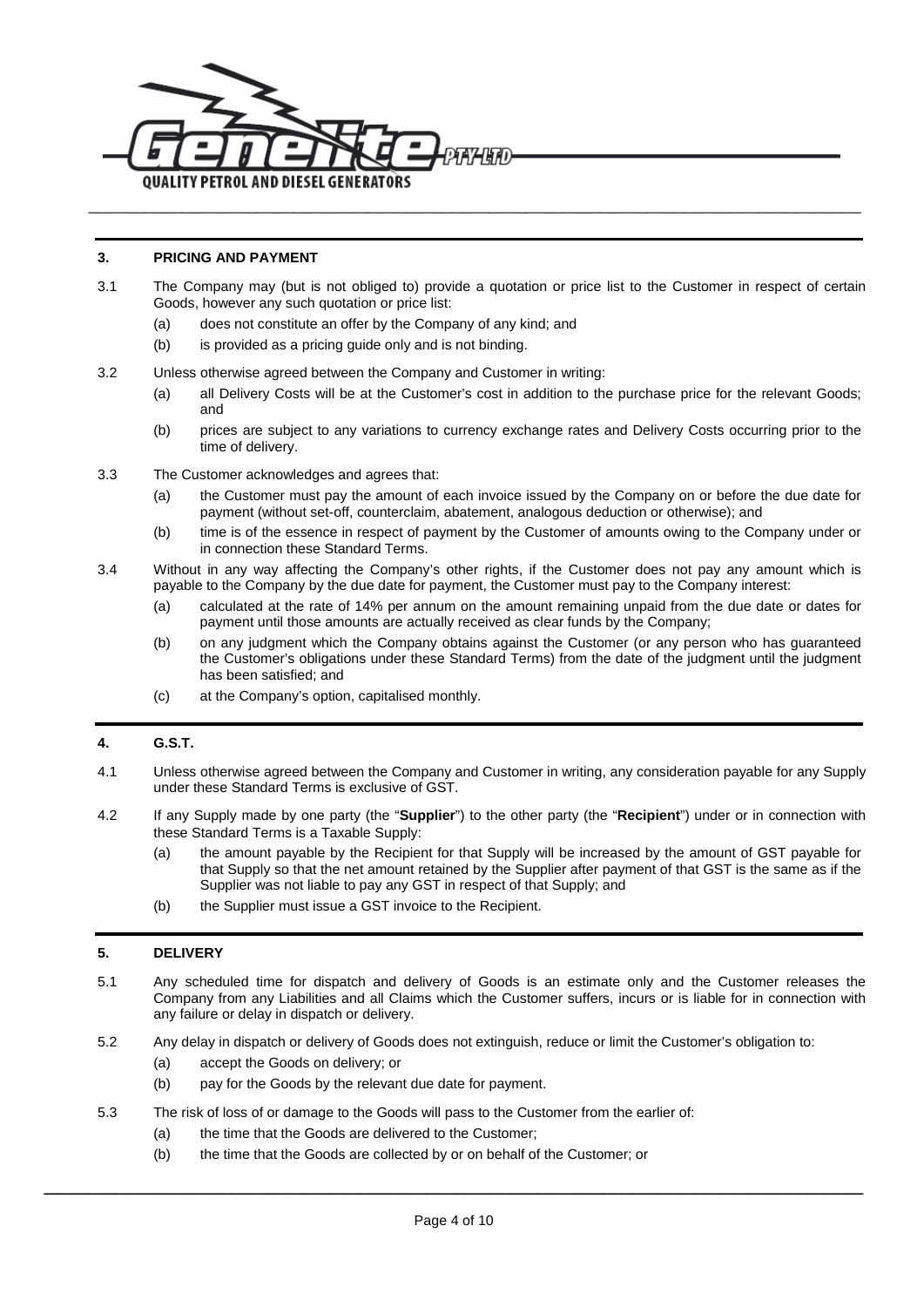

- (c) the time that the Customer otherwise takes possession of the Goods.
- 5.4 If the Goods are delivered by or on behalf of the Company to the Customer, the signature, order or acknowledgement of delivery of any manager, operator, employee or person appearing to be in charge of the location at which delivery is made is prima facie evidence of the fact of delivery of the Goods to the Customer and the quantity of Goods delivered.

5.5 If:

- (a) the Goods are delivered by or on behalf of the Company to the Customer; and
- (b) the Customer forms the reasonable opinion that the Goods have been damaged in transit,

the Customer must, within 72 hours of delivery of the Goods to the Customer, give the Company a written notice containing reasonable details of the alleged damage or defect ("**Transit Damage Notice**").

- 5.6 If the Customer does not give the Company a Transit Damage Notice within 72 hours of delivery of the Goods to the Customer then to the maximum extent permitted by law:
	- (a) the Customer will be deemed to have accepted the Goods as delivered; and
	- (b) the Customer releases the Company from any Liabilities and all Claims in respect of any actual or alleged damage to the Goods caused in transit.

# **6. TITLE**

- 6.1 Title to all Goods will remain with the Company until the Company has received payment in full for the Goods in clear funds.
- 6.2 Until such time as the Company has received payment in full for the Goods in clear funds, the Customer:
	- (a) acknowledges that it is in a fiduciary relationship with the Company;
		- (b) acknowledges that it holds the Goods as bailee for the Company;
		- (c) must ensure that the Goods remain clearly identifiable as property of the Company;
		- (d) must not remove any identifying marks placed on the Goods by the Company;
		- (e) must not part with Possession of the Goods otherwise than in accordance with these Standard Terms (or as otherwise agreed by the Company in writing);
		- (f) must store the Goods in a designated area that is separate from all other goods;
		- (g) must ensure the Goods are kept in a good and merchantable condition;
		- (h) must comply with all requirements of the Company in relation to the storage, maintenance and preservation of the Goods; and
		- (i) must not grant, create, give or allow to come into existence any Encumbrance or Security Interest over the Goods (other than an Encumbrance or Security Interest in favour of the Company).
- 6.3 If the Customer sells or Disposes of (or purports to sell or Dispose of) any Security Interest Product then:
	- (a) the Customer does so as a fiduciary for the Company;
	- (b) the Proceeds must be kept separate from other money of the Customer;
	- (c) the Proceeds will remain the property of the Company to the extent of the money owed to the Company by the Customer and the Customer must account to the Company on demand for that portion of the Proceeds; and
	- (d) the Customer stands possessed of those Proceeds on a fixed and specific trust for the Company.

#### <span id="page-4-1"></span>**7. SECURITY FOR PAYMENTS**

- <span id="page-4-0"></span>7.1 As security for the satisfaction of the Customer's obligations under the Standard Terms and the due and punctual payment of the Secured Money to the Company, the Customer:
	- (a) (as beneficial owner) charges in favour of the Company all of the Customer's right, title and interest in, to, under or derived from the Charged Property; and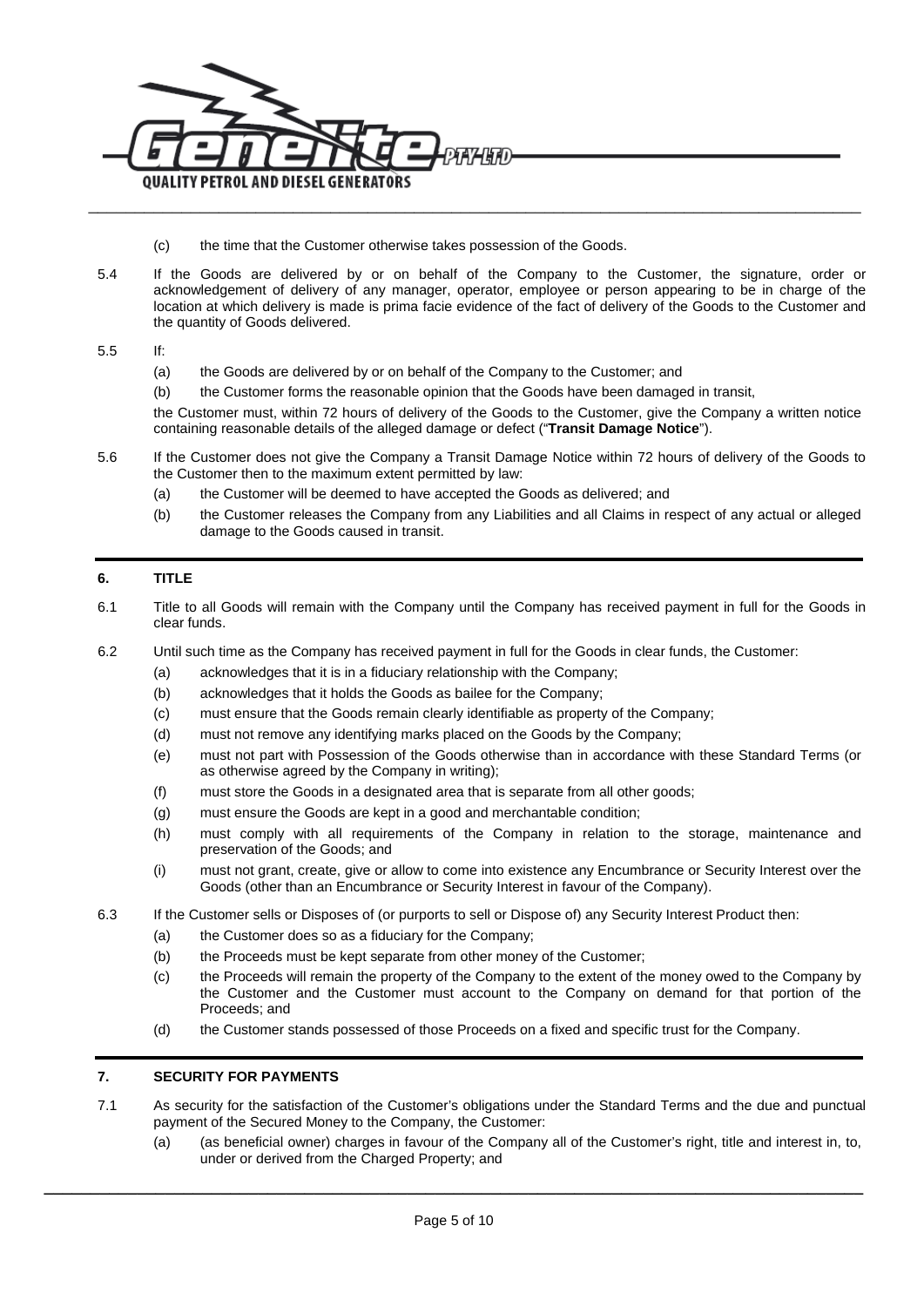

(b) agrees to deliver to the Company a mortgage (in a form acceptable to the Company and on such terms as the Company reasonably considers necessary for the purpose of giving full effect to the Charge) in respect of any Land which forms part of the Charged Property (or any part of it) within 7 days of written demand from the Company together with any other information or documents required to obtain registration of the mortgage.

#### 7.2 The Customer:

- (a) acknowledges and agrees that, by virtue of the Standard Terms and the Charge, the Company has a caveatable interest in all Land which forms part of the Charged Property;
- (b) consents to the lodging of a caveat over any Land the Customer owns to which the Charge attaches and the Customer must immediately on request execute a consent to the lodging of that caveat in registrable form; and
- (c) releases the Company to the maximum extent permitted by law from any Liability or Claim of any kind whatsoever (including Consequential Loss) which the Customer (or any other party) suffers, incurs or is liable for in connection with the lodgement by the Company of a caveat over Land forming part of the Charged Property (or any part of it).

#### 7.3 The Customer:

- (a) acknowledges that if the Company accepts any Order from the Customer or otherwise supplies Goods to the Customer, it does so on the basis that it is obtaining the benefit of the Charge to secure payment of the Secured Money to the Company and the performance by the Customer of the Customer's obligations under the Standard Terms; and
- (b) must promptly do all acts, matters and things required by the Company to:
	- (i) procure the grant of any Encumbrance over the Charged Property as requested by the Company from time to time to provide more effective security to the Company over the Charged Property for the payment of the Secured Money; and
	- (ii) enable the Company to protect and exercise its rights under the Standard Terms, any Collateral Document, the Charge or any Security Interest,

including, without limitation, obtaining consents, signing and producing documents, completing documents and supplying information;

- (c) must not Dispose of any Charged Property (other than in the ordinary course of business) without the Company's prior written consent; and
- (d) must not grant, create or give any Encumbrance, Security Interest or other interest inconsistent with or in priority to the Company's rights under the Charge or the Standard Terms without the Company's prior written consent (which may be withheld by the Company in its absolute discretion).
- 7.4 If the Company determines that these Standard Terms, a Collateral Document or the Charge (or any agreement or Encumbrance related to or associated with these Standard Terms, a Collateral Document or the Charge) is, contains or creates a Security Interest, the Customer:
	- (a) authorises the Company to:
		- (i) file all Financing Statements (and other documents); and
		- (ii) do all things (including completing and adding schedules to this document to further identify the Charged Property),

which the Company considers, in its sole and absolute discretion, to be necessary or desirable for the purposes of:

- (iii) protecting and preserving the Charged Property and all Security Interest Products;
- (iv) ensuring the Security Interest is Attached, enforceable, Perfected and otherwise effective;
- (v) enabling the Company to apply for registration, or give any notification, in connection with the Security Interest so that the Security Interest has the priority required by the Company; or
- (vi) enabling the Company to exercise its rights in connection with the Security Interest; and
- (b) agrees to promptly do anything which the Company requires for the purposes of:
	- (i) protecting and preserving the Charged Property and all Security Interest Products;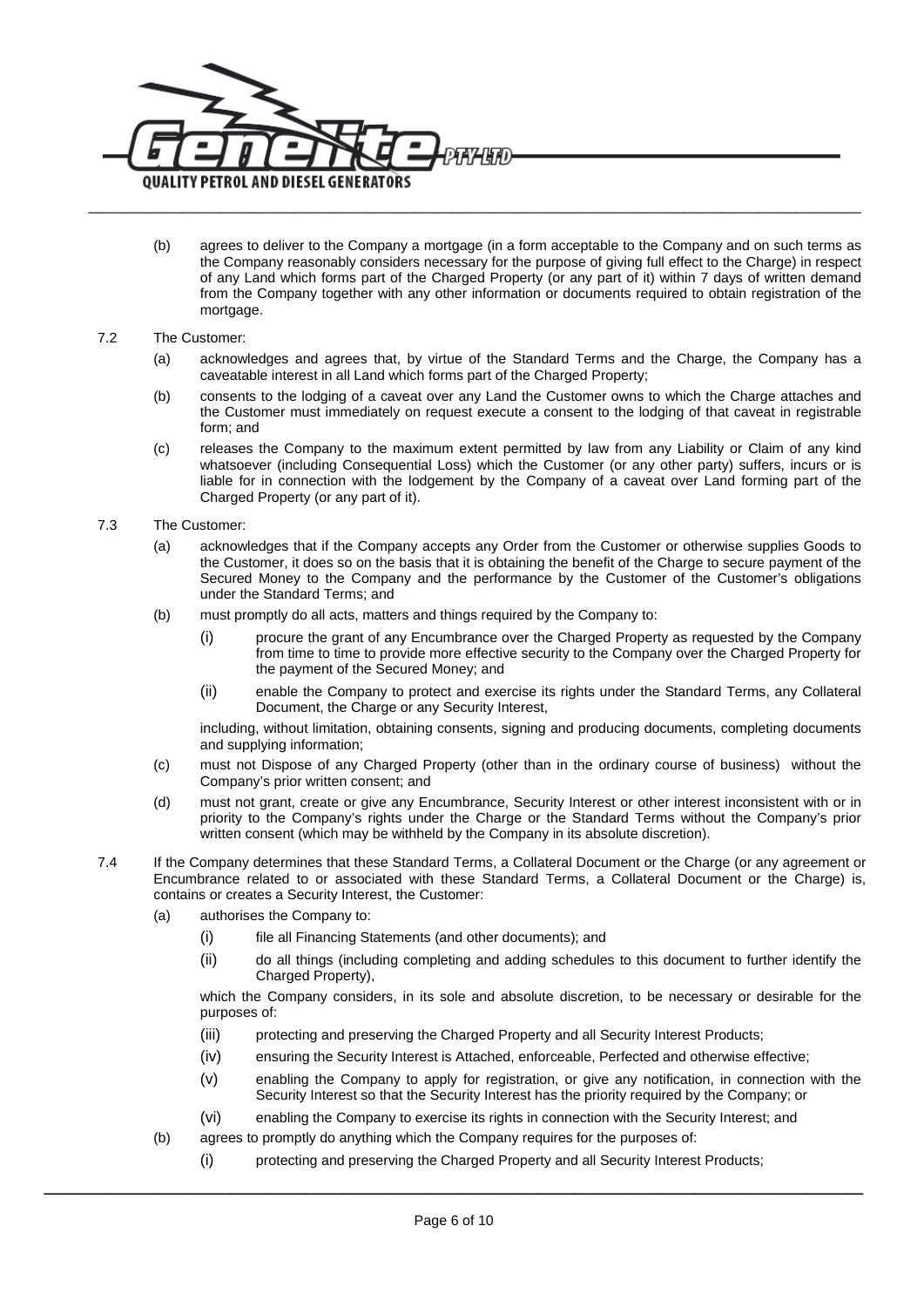

- (ii) ensuring the Security Interest is Attached, enforceable, Perfected and otherwise effective;
- (iii) enabling the Company to apply for registration, or give any notification, in connection with the Security Interest so that the Security Interest has the priority required by the Company; or
- (iv) enabling the Company to exercise its rights in connection with the Security Interest,

including, without limitation, obtaining consents, signing and producing documents, completing documents and supplying information.

- 7.5 The Customer agrees that in respect of any Security Interest Product (and other property that is the subject of a Security Interest in favour of the Company) that is not used predominantly for personal, domestic or household purposes, the following sections of the PPSA do not apply:
	- (a) section 95 (notice of removal of accession), to the extent that it requires the Company to give the Customer a notice;
	- (b) section 121(4) (enforcement of liquid assets notice to grantor);
	- (c) section 130 (notice of disposal), to the extent that it requires the Company to give the Customer a notice;
	- (d) section 132(3)(d) (contents of statement of account after disposal);
	- (e) section 132(4) (statement of account if no disposal);
	- (f) section 135 (notice of retention);
	- (g) section 142 (redemption of collateral); and
	- (h) section 143 (reinstatement of security agreement).
- <span id="page-6-0"></span>7.6 The Customer irrevocably appoints the Company and each of its directors jointly and each of them severally to be the Customer's duly constituted lawful attorney for the purpose of:
	- (a) drawing, executing, registering and enforcing such Encumbrances and securities as required by the Company from time to time including, without limitation, a mortgage or caveat and any ancillary documents necessary to perfect such mortgage or caveat;
	- (b) executing on behalf of and in the name of and as the act and deed of the Customer, any document required by the Company under claus[e 7;](#page-4-1) and
	- (c) doing all other things and sign all other documents required by the Company to give effect to claus[e 7.](#page-4-1)
- 7.7 The Customer must:
	- (a) ratify and confirm all acts of each attorney done or made under clause [7.6;](#page-6-0) and
	- (b) pay to the Company on demand the costs, expenses or other liabilities incurred by or on behalf of the Company or an attorney appointed under clause [7.6.](#page-6-0)
- 7.8 Each attorney appointed under clause [7.6](#page-6-0) has the power at any time to appoint a substitute as the attorney of the Customer.

#### **8. DEFAULT EVENT**

- 8.1 A Default Event occurs if:
	- (a) the Customer fails to pay the Company any payment within 3 days after the due date for payment;
	- (b) the Company considers (in its sole and absolute discretion) that the Customer is or will be unable to make any payment required in accordance with the Standard Terms;
	- (c) the Customer does not comply with any one or more of its obligations under the Standard Terms or any Collateral Document; or
	- (d) the Customer:
		- (i) becomes insolvent or bankrupt;
		- (ii) has a controller as defined in the Corporations Act or an analogous person appointed to the Customer or to any of its property;
		- (iii) is taken under section 459F(1) of the Corporations Act to have failed to comply with a statutory demand;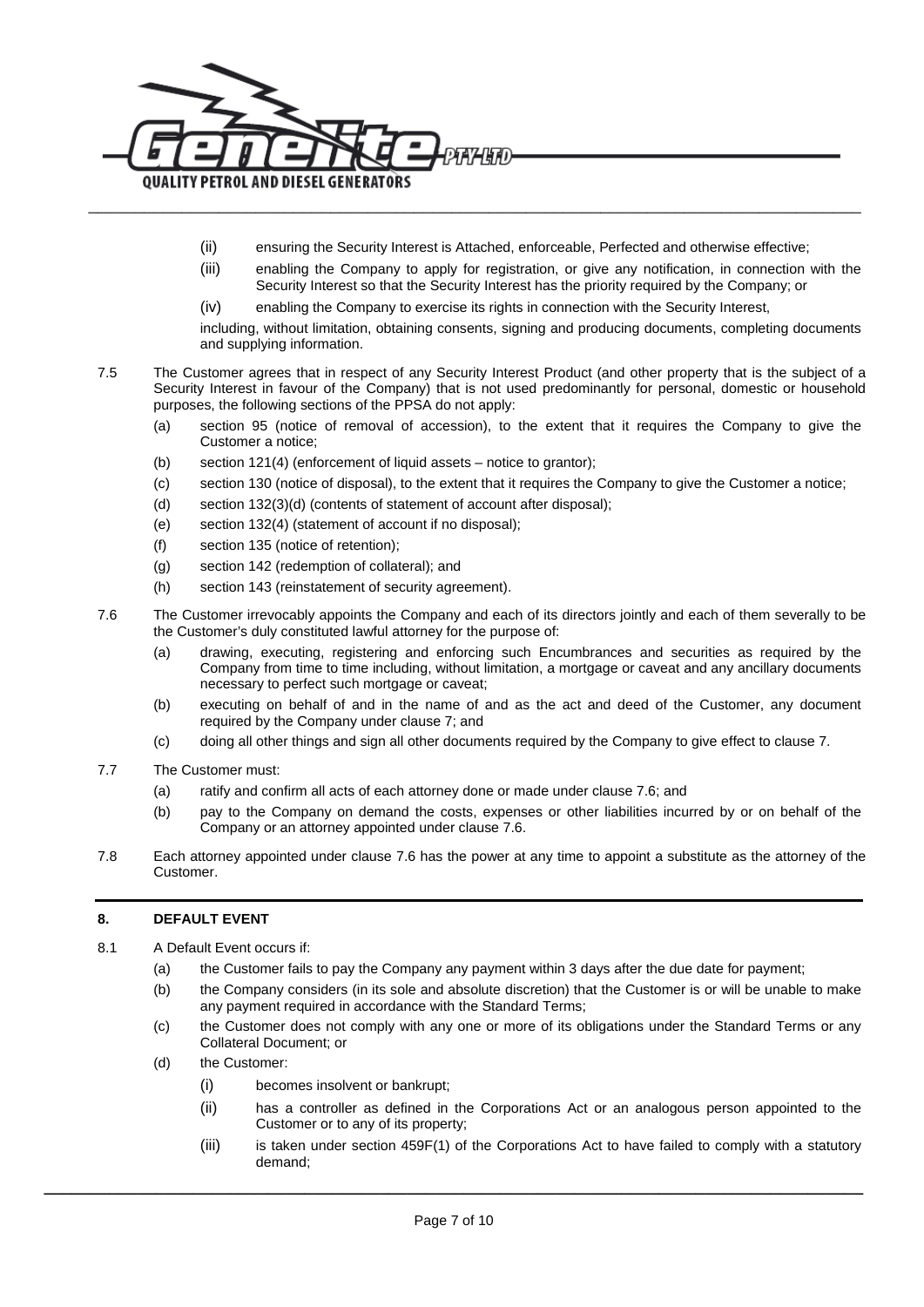

- (iv) enters into a compromise or arrangement with, or assignment for the benefit of, any of the Customer's members or creditors; or
- (v) is affected by any analogous event.
- 8.2 If a Default Event occurs, then, without in any way affecting the Company's other rights, the Company may:
	- (a) require immediate payment of all amounts outstanding (whether or not then due and payable) and sue for all unpaid amounts irrespective of the due date for payment of such amounts;
	- (b) reject, cancel or terminate any Order made by the Customer;
	- (c) retake possession of all Security Interest Products without prior notice to the Customer;
	- (d) resell any Security Interest Products without prior notice to the Customer and recover any loss or shortfall on resale from the Customer;
	- (e) collect, realise and sell the Charged Property to satisfy the Customer's indebtedness to the Company (or appoint a receiver, administrator or appropriate person to do so); and
	- (f) recover from the Customer all Liabilities, costs and expenses (including legal costs on an indemnity basis) incurred or suffered by the Company as a result of the Default Event (including Liabilities, costs and expenses incurred in the recovery or attempted recovery of any overdue amounts or the exercise of the Company's other rights);
	- (g) exercise or enforce all or any of the Company's rights, powers or remedies:
		- (i) conferred by any Law;
		- (ii) under or arising in connection with the Standard Terms, the Charge or a Security Interest; or
		- (iii) arising in any other way whatsoever; or
	- (h) engage in any combination of the above.
- 8.3 The Customer grants to the Company and the Company's Agents an irrevocable licence to enter the Customer's Premises at any time and without prior notice for the purposes of:
	- (a) inspecting the Security Interest Products;
	- (b) verifying compliance by the Customer with its obligations under these Standard Terms;
	- (c) identifying, removing and taking possession of any Charged Property and Security Interest Products in the exercise of its rights under these Standard Terms;
	- (d) satisfying the Company's obligations under these Standard Terms or at Law; and
	- (e) exercising the Company's other rights under these Standard Terms or at Law,

and the Customer agrees to indemnify and keep indemnified the Company (and the Company's Agents) against all Liability and Claims suffered or incurred by the Company (and the Company's Agents) in connection with the entry by the Company (and the Company's Agents) into or upon the Customer's Premises.

# **9. INDEMNITY**

- 9.1 The Customer indemnifies the Company and the Company's Agents against any Liabilities and all Claims which the Company and the Company's Agents suffer, incur or are liable for in connection with:
	- (a) the use or misuse of the Goods by any person;
	- (b) the storage or handling of the Goods by any person;
	- (c) any act, omission, negligence or default of the Customer (or the Customer's Agents);
	- (d) a breach of any Law by the Customer (or the Customer's Agents);
	- (e) the occurrence of a Default Event; or
	- (f) any injury to or death of any person or any damage to or loss of property resulting from any negligence, wrongful act or omission, or breach of statutory duty by the Customer (or the Customer's Agents).

#### **10. LIMITATION OF LIABILITY**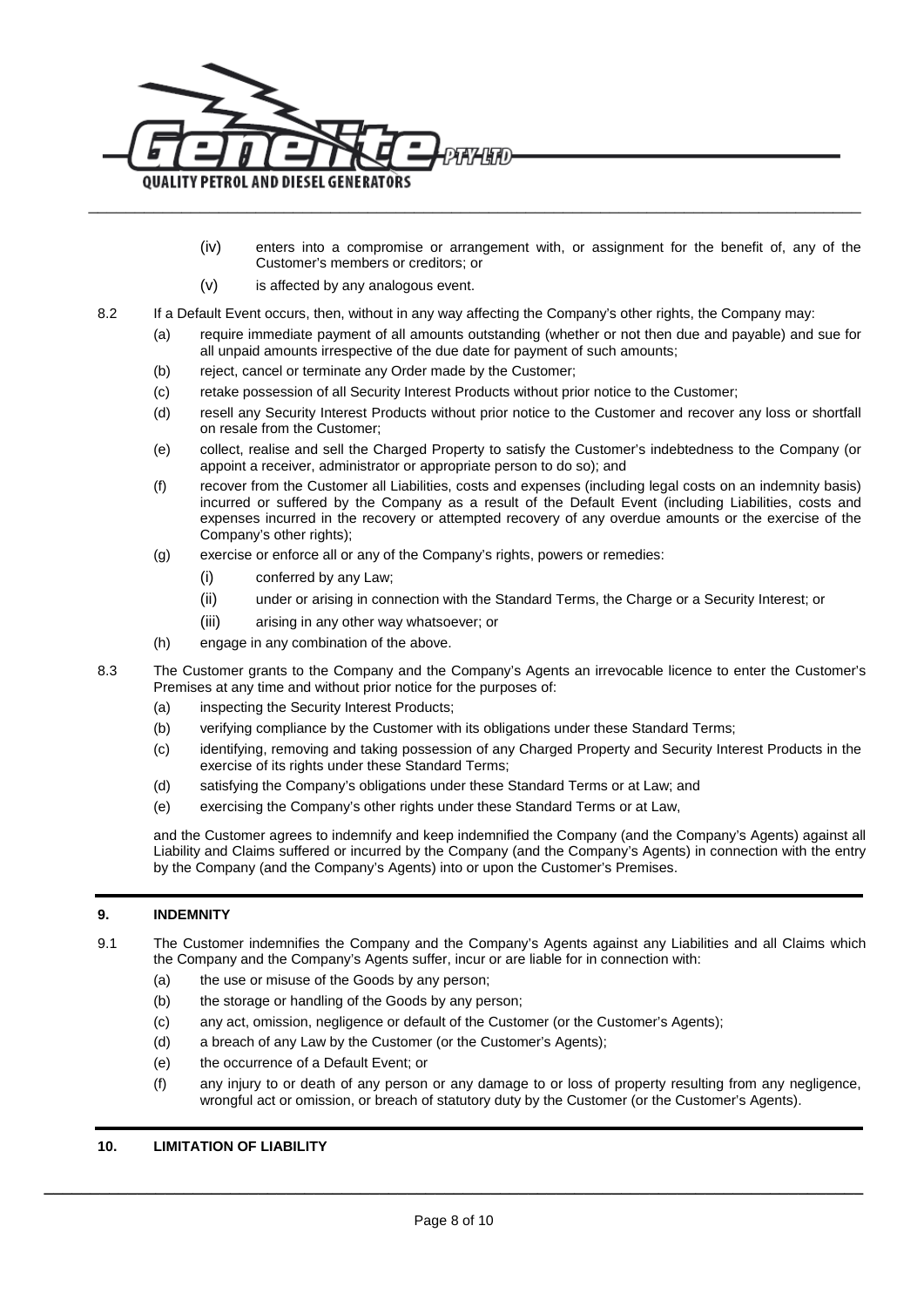

- 10.1 To the maximum extent permitted by Law, the Customer acknowledges and agrees that:
	- (a) it has exercised and relied solely on its own independent skill and judgment in acquiring Goods from the Company;
	- (b) no advice or representations (other than those given or implied by Law which cannot be excluded) are or have been given (or shall be implied) and the Customer has not relied on any advice or representation made or given by or on behalf of the Company with respect to:
		- (i) the acceptable quality, the condition, state of repair, suitability or sufficiency or fitness for purpose of the Goods;
		- (ii) the nature or condition of the Goods; or
		- (iii) compliance by the Goods with any Laws or any requirements of any government authorities; and
	- (c) the Company does not make any guarantees or warranties (whether statutory, express or implied) other than those which are deemed to be given by the Company by virtue of the Australian Consumer Law in respect of the supply of Goods to the Customer under these Standard Terms.
- 10.2 To the maximum extent permitted by Law, the Customer releases the Company from any Liabilities and all Claims which the Customer suffers, incurs or is liable for in connection with these Standard Terms (or any transaction contemplated by them), including without limitation, any Liabilities and all Claims arising out of or in connection with:
	- (a) the rejection, cancellation or termination of any Order by the Company;
	- (b) the supply of goods or services by the Company; or
	- (c) the exercise by the Company of any of its rights under or in connection with these Standard Terms.
- 10.3 To the maximum extent permitted by Law, the Company's liability (under any conditions, guarantee or warranty which cannot legally be excluded) in respect of goods supplied to the Customer is limited to one of the following (at the Company's option):
	- (a) the replacement of the goods or the supply of equivalent goods;
	- (b) the repair of the goods;
	- (c) the payment of the cost of replacing the goods or of acquiring equivalent goods; or
	- (d) the payment of the cost of having the goods repaired.
- 10.4 To the maximum extent permitted by Law, the Company's liability (under any conditions, guarantee or warranty which cannot legally be excluded) in respect of any services supplied to the Customer is limited to one of the following (at the Company's option):
	- (a) supplying the services again; or
	- (b) the payment of the cost of the having the services supplied again.
- 10.5 To the maximum extent permitted by Law, the Company will not be liable for Consequential Loss of any kind whatsoever and the Customer agrees to indemnify and keep indemnified the Company in respect of any such liability.

10.6 If:

- (a) the Company supplies goods or services to the Customer; and
- (b) the Customer is taken to have acquired those goods or services as a Consumer under the Australian Consumer Law,

then:

- (c) certain statutory guarantees are (or may be) deemed to be given by the Company under the Australian Consumer Law (which cannot be excluded) in relation to those goods or services; and
- (d) the Customer has (or may have) certain rights under the Australian Consumer Law in respect of any guarantee that is deemed to be given by the Company by virtue of the Australian Consumer Law in relation to those goods or services.
- 10.7 Any exclusions of warranties, guarantees, representations or liability by the Company under these Standard Terms do not (and do not purport to) exclude statutory rights of the Customer which cannot lawfully be excluded.